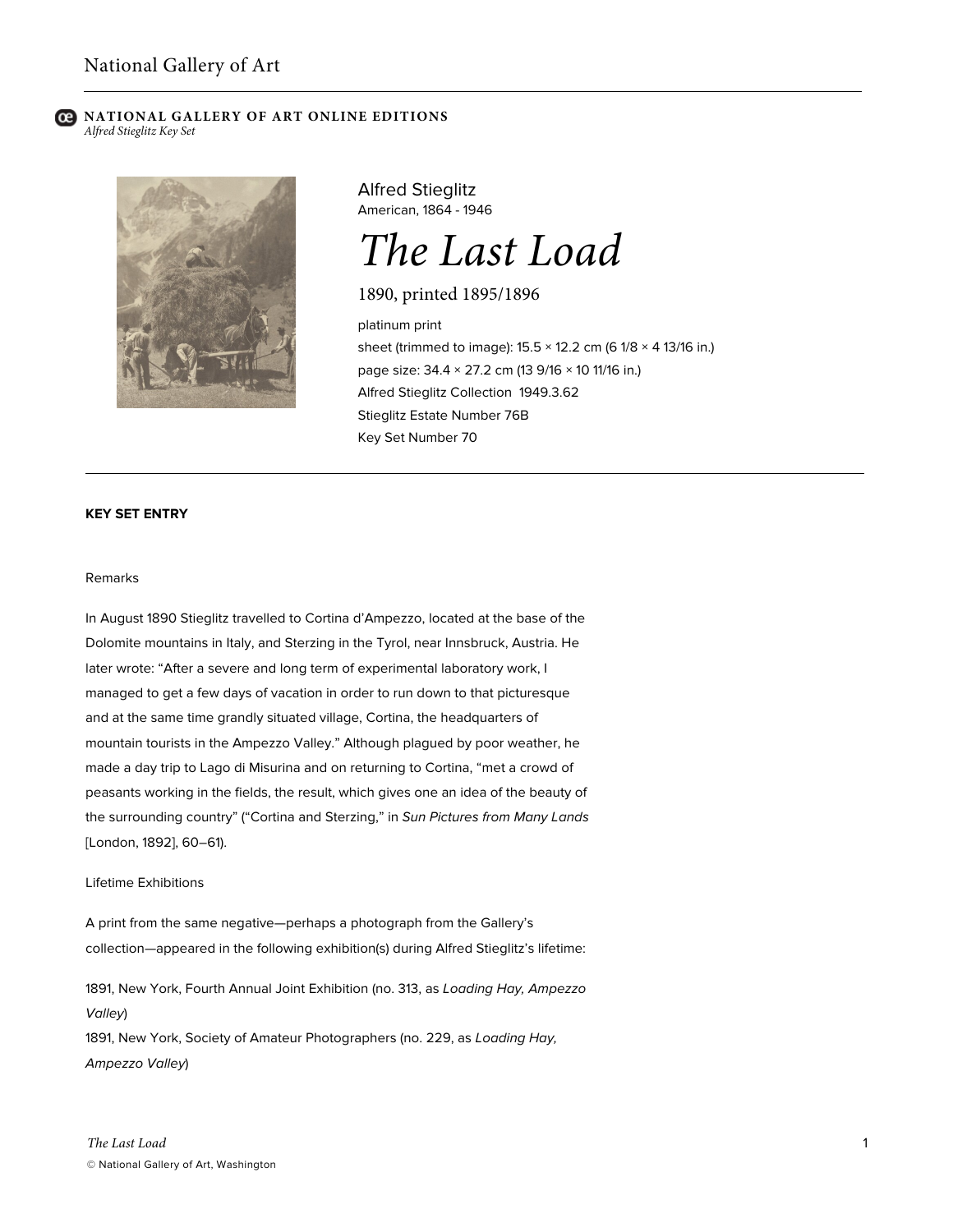#### **NATIONAL GALLERY OF ART ONLINE EDITIONS** *Alfred Stieglitz Key Set*

Lifetime Publications

A reproduction of this work appeared in the following publication(s) during Alfred Stieglitz's lifetime:

"Art in Photographs," *The Sun* (24 May 1891): 16 (ill., *The Last Load*)

John Brisben Walker, "Alfalfa Farming at the Foot of the Rocky Mountains," *The Cosmopolitan* 12:1 (November 1891): 92 (ill., *The Last Load*)

William George Oppenheim, "Distinguished Photographers of To-Day," *The Photographic Times* 23 (1 December 1893): 691 (ill., *The Last Load*, photogravure)

*The American Amateur Photographer* 6:1 (January 1894): opp. 3 (ill., *The Last Load*)

### **INSCRIPTION**

by Alfred Stieglitz, on interleaving tissue, lower right, in graphite: The Last Load / 1890

## **PROVENANCE**

Georgia O'Keeffe; gift to NGA, 1949.

## **EXHIBITION HISTORY**

2002 Alfred Stieglitz: Known and Unknown, National Gallery of Art, Washington, DC, June 2–September 2, 2002; The Museum of Fine Arts, Houston, October 6, 2002–January 5, 2003

## **BIBLIOGRAPHY**

2002 Greenough, Sarah. *Alfred Stieglitz: The Key Set: The Alfred Stieglitz Collection of Photographs*. Washington, 2002: vol. 1, cat. 70.